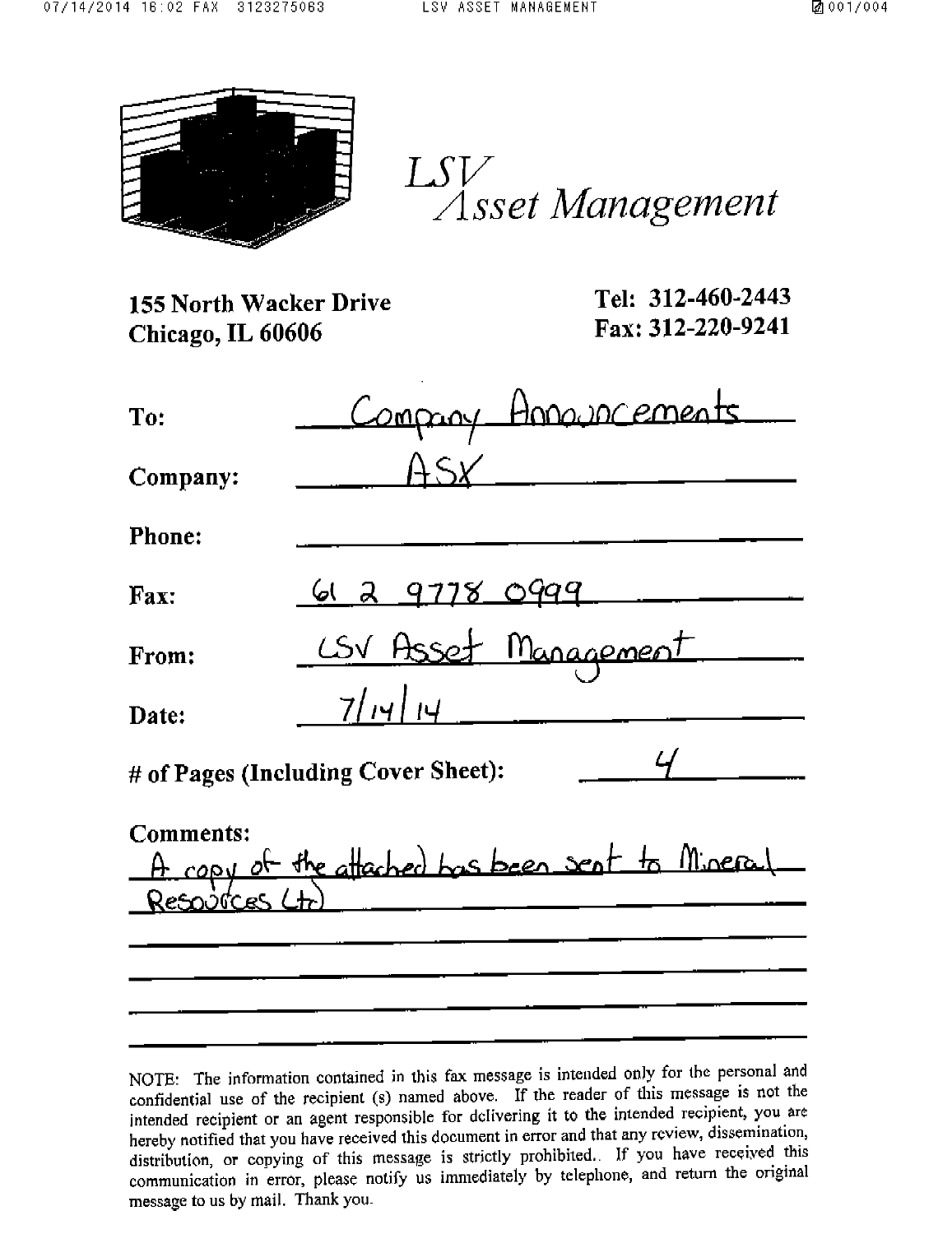LSV Management

July 14, 2014

The Manager **Company Announcements Office** Australian Securities Exchange

Re: LSV Asset Management Substantial Holding in Mineral Resources Ltd

Dear Sir/Madam:

LSV Asset Management is providing Form 605 Notice of Ceasing to be a Substantial holder under Subsection 671B of the Corporations Act 2001 in respect of Mineral Resources Ltd shares.

Regards,

౽౽

Josh O'Donnell Chief Compliance Officer, Chief Legal Officer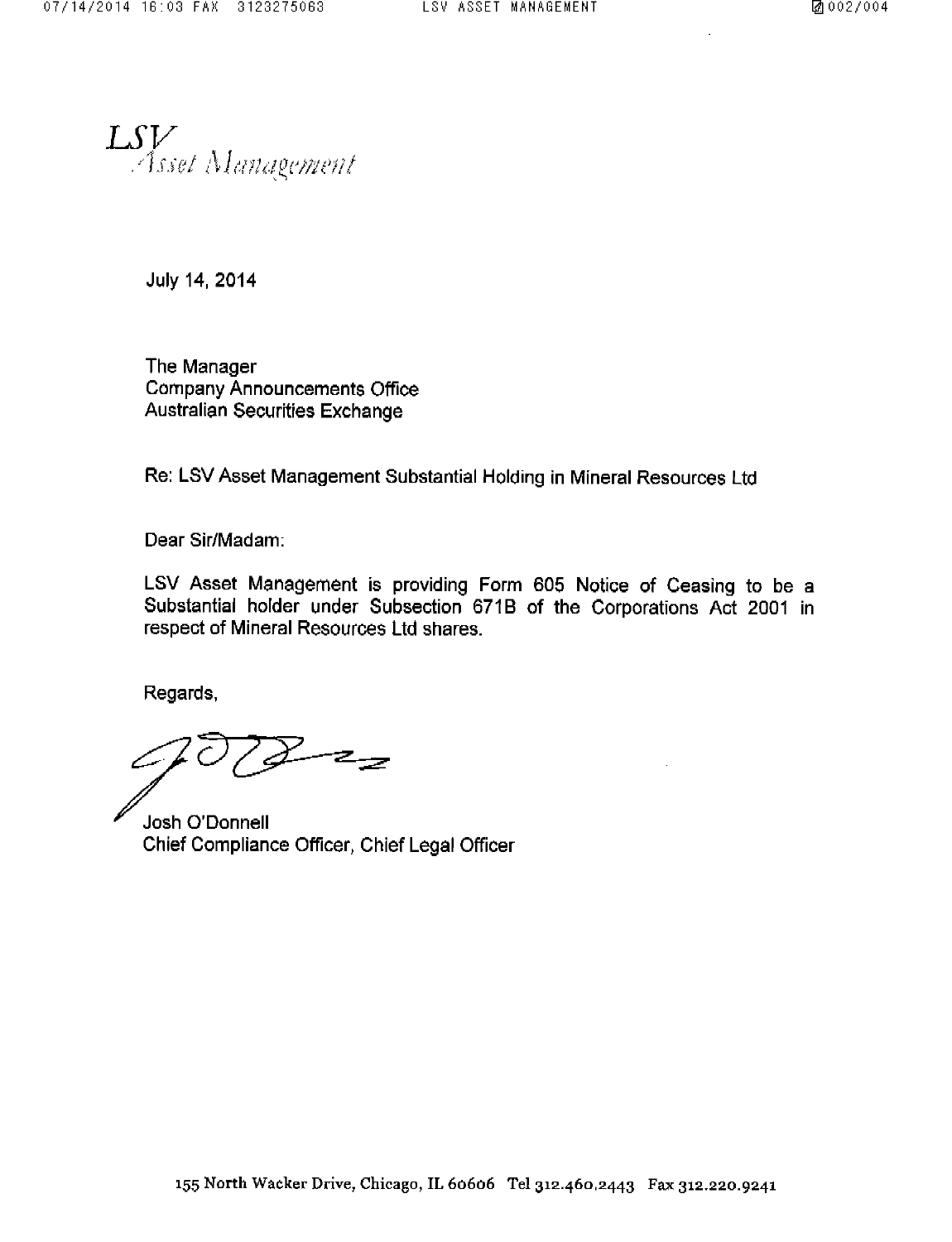605 page 1/2 15 July 2001

# **Form 605**

**Corporations Act 2001** Section 671B

# Notice of ceasing to be a substantial holder

| To Company Name/Scheme | MINERAL RESOURCES LTD<br>----- |
|------------------------|--------------------------------|
| ACN/ARSN               | 118 549 910                    |

## 1. Details of substantial holder(1)

| Name                     | LSV ASSET MANAGEMENT               |
|--------------------------|------------------------------------|
| ACN/ARSN (if applicable) | -----<br>ABRN 109436173<br>------- |
|                          |                                    |

| 11/07/2014   |
|--------------|
| 20, 05, 2014 |
| 19/05/2014   |
|              |

#### 2. Changes In relevant Interests

Particulars of each change in, or change in the nature of, a relevant interest (2) of the substantial holder or an associate (3) in voting securities of the company or scheme, since the substantial holder was last required to give a substantial holding notice to the company or scheme are as follows:

| Date of<br>change | Person whose<br>relevant interest<br>changed | Nature of<br>change (4) | Consideration<br>given in relation<br>lo change(5) | Class (6) and<br>number of<br>securities<br>affected | Person's votes<br>affected |
|-------------------|----------------------------------------------|-------------------------|----------------------------------------------------|------------------------------------------------------|----------------------------|
|                   | PLEASE SEEIANNEXURE A<br><br>--              |                         |                                                    |                                                      |                            |
|                   | .                                            |                         |                                                    |                                                      |                            |

## 3. Changes in association

The persons who have become associales (3) of, ceased to be associates of, or have changed the nature of their association (7) with, the substantial holder in relation to voling Interests in the company or scheme are as follows:

| .<br>--<br>Name and ACN/ARSN (if applicable) | Nature of association<br>- -   |
|----------------------------------------------|--------------------------------|
| N/A                                          | .<br><b><i><u>BALL</u></i></b> |
|                                              |                                |

## 4. Addresses

The addresses of persons named in this form are as follows:

| Name                        | Address                                            |
|-----------------------------|----------------------------------------------------|
| <b>LSV ASSET MANAGEMENT</b> | , 155 N WACKER, STE 4600, CHICAGO, IL 60606 U.S.A. |
|                             |                                                    |

# **Signature**

| print name | <b>JOSH O'DONNELL</b> | capacity CHIEF COMPLIANCE OFFICER |
|------------|-----------------------|-----------------------------------|
| sign here  |                       | date 14 / 07<br>/ 2014            |
|            |                       |                                   |